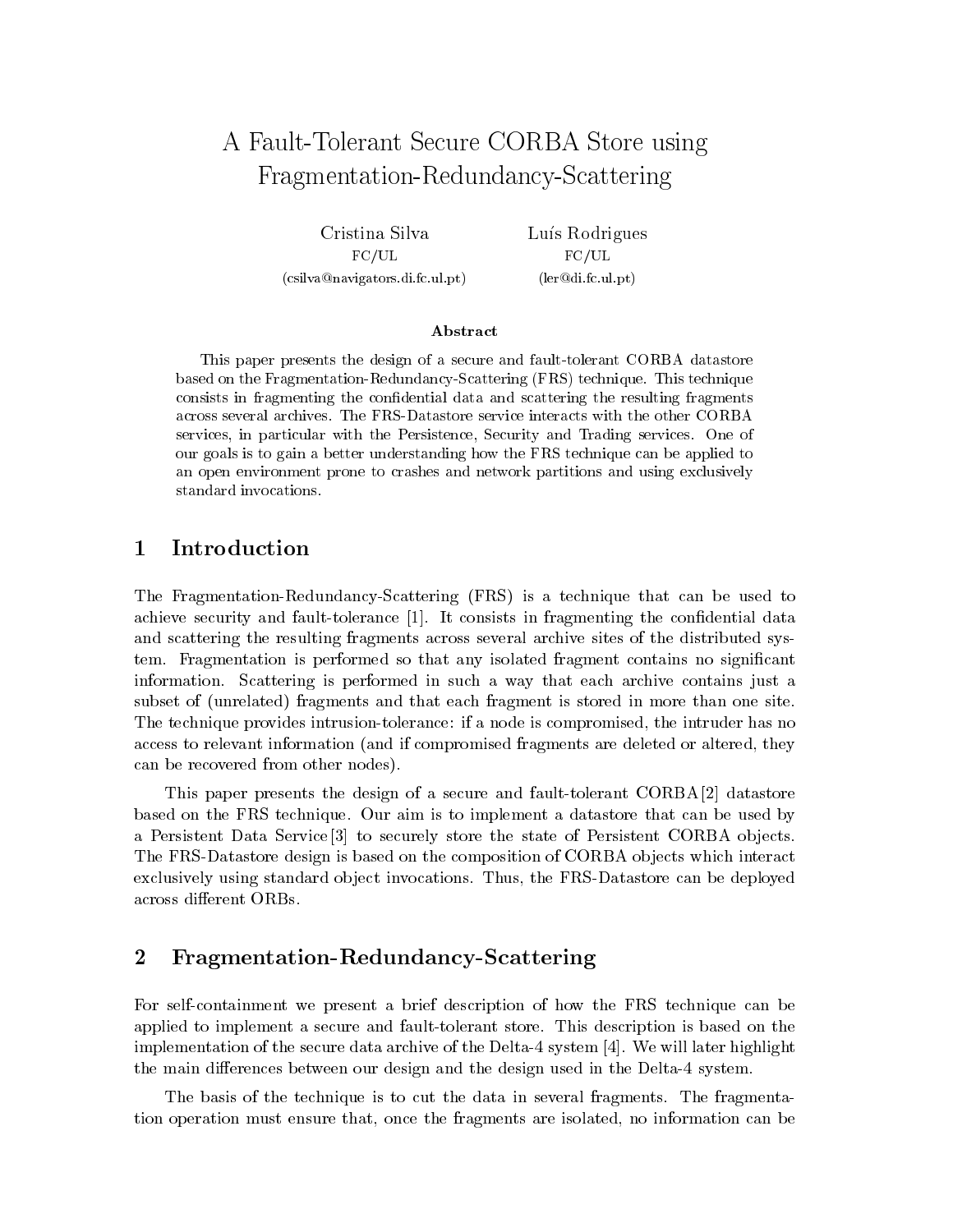

Figure 1: FRS steps

obtained from them. Thus, the fragment size must not depend on the size of the original data. The idea is to split the data to be archived into pages of fixed size (adding some padding to the last page if necessary). Each page is ciphered and signed. The data of each page is then scattered among a fixed number of fragments. This procedure is illustrated in Figure 1. Fragments are named using a one-way cryptographic function and are derived from the object's persistent identifier, the fragmentation key, the page number, and the fragment number.

Once all fragments are produced, these are sent in random order to the archive nodes. The distribution policy must ensure that the fragments are distributed among the different archive nodes and that  $R$  copies of the same fragment are stored (for fault-tolerance). It should also promote some sort of load-balancing (i.e., to take into account the available space at each node). The service requires the availability of a security server where the fragmentation key for each object is securely stored (the implementation of the security server lies outside the scope of the paper).

The FRS technique complements the security provided by ciphering by making the store less prone to cryptanalysis: an intruder attacking an individual archive has no access to all fragments. Even if he/she gets access to all N fragments,  $N!/2$  cryptanalysis have to be performed to re-constitute the clear page.

#### 3Design overview

The design of CORBA FRS-Datastore uses two types of ob jects: Mediators and Fragment Archives. The Mediators are responsible for the fragmentation and scattering of data, and are accessed through a Persistent Data Service (PDS). The Archives are responsible for storing individual fragments, and export a private interface to the Mediators. In some cases, the Archives will issue call-backs to the Mediators, thus Mediators and Archives assume both the role of clients and servers with regard to each other.

Several Mediators can and will coexist in the system. We assume that the communication between the PDS and the Mediator is secure in order to avoid ciphering invocations from the PDS to the Mediator. Typically, a Mediator will be instantiated in the machine that hosts the PDS although this is not strictly required (if a part of the network can be assumed to be secure). It is also possible to instantiate a different Mediator for each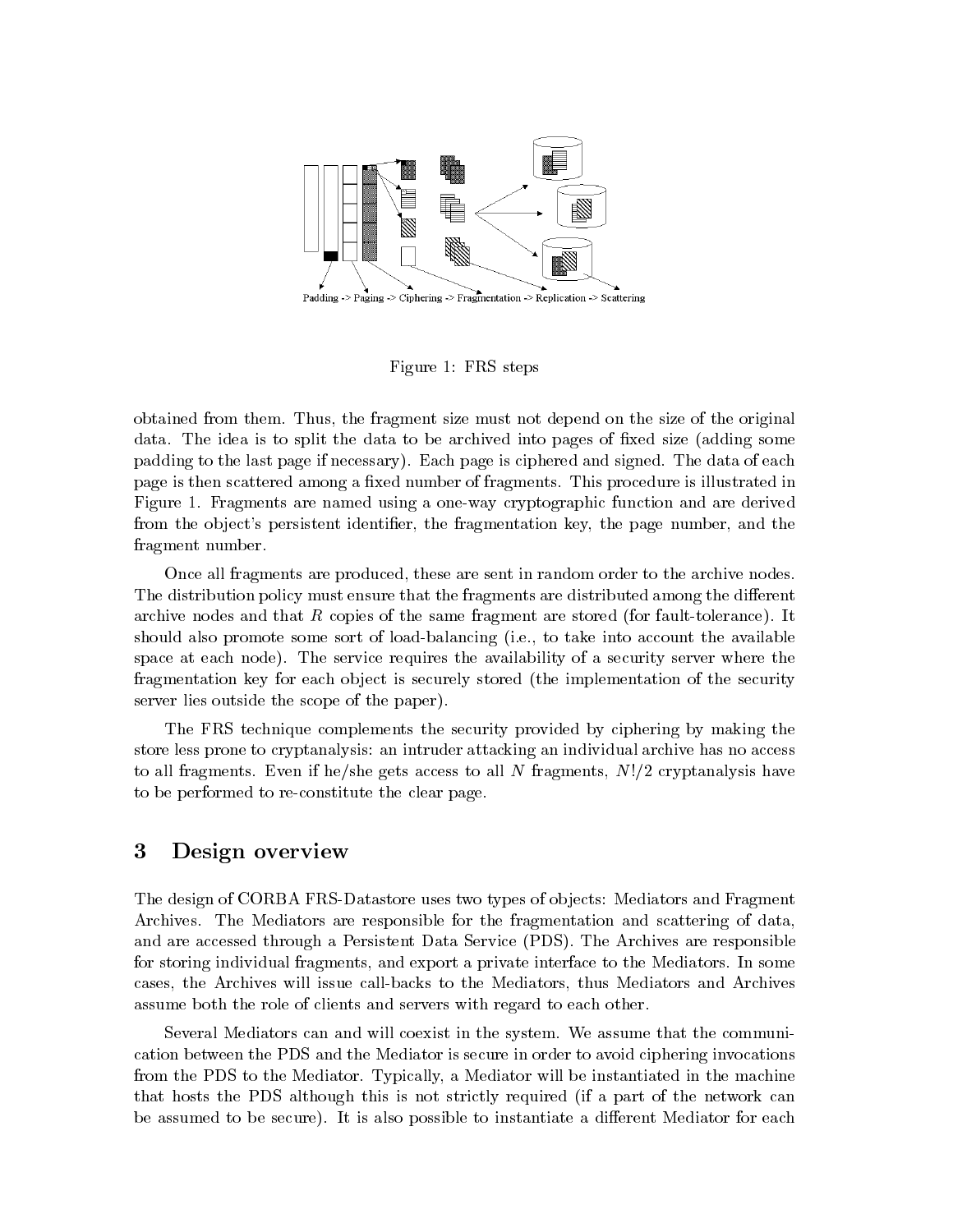

Figure 2: FRS-Datastore

user process or even for each persistent object. This is a configuration level policy that is outside the scope of this paper. For clarity, in the following text we just discuss the operation for a single persistent ob ject bound to a given mediator.

In order to implement a store operation, the data is provided by the Persistent Data Service to the Mediator. The Mediator performs the fragmentation and establishes the scattering map, i.e., it selects which archives will store each fragment. Individual fragments are then sent randomly from the Mediator to the Fragment Stores in background. The fragmentation key is securely store in an Security Server.

In order to perform a restore operation, the Mediator recovers the fragmentation key from the Security Server and rebuilds the scattering map. It then issues "request for fragments" to the relevant Archives in order to obtain one copy of each fragment. Fragments are sent to the Mediator by call-backs. For additional security, the dissemination can also be scattered in the time domain (i.e., each Archive delays the call-back by a random time). The Mediator waits until all call-backs are received and reconstructs the object state. If one or more fragments are detected to be corrupted (or if one of the Archive sites fails during the process), the Mediator will issue additional "request for fragments" in order to obtain additional copies of the damaged fragments.

A fundamental aspect of our design is that the Mediator and the Archives interact through standard CORBA invocations. Thus, the FRS-Datastore is independent of ORBspecific functionalities. For increased intrusion tolerance, it is possible to configure the system such that the Mediator uses a different inter-ORB protocol to communicate with each individual Archive as illustrated in Figure 2 (this would require additional complexity for successful communication eavesdropping).

### Interaction with the Persistence Service  $\overline{\mathbf{4}}$

The FRS-Datastore, as the name implies, is implemented atthe datastore level of the CORBA Persistent Object Service Specification. In its simplest form, the datastore will offer an interface to save the state of the object in bulk (i.e., the complete raw state in a single store/restore invocation).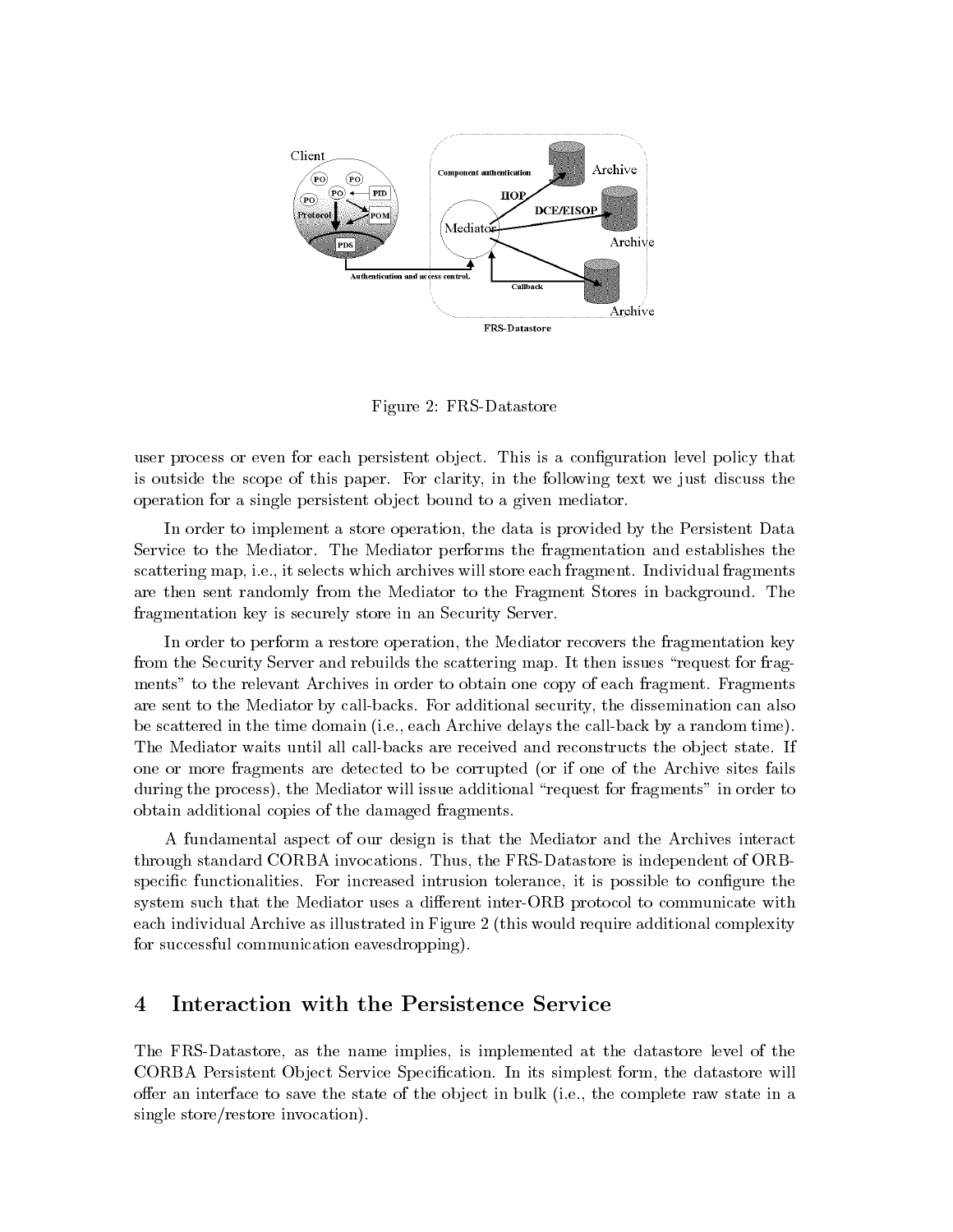For performance reasons, it would be interesting to be able to update just a portion of the persistent state without performing a complete fragmentation and scattering operation. Since the object is paged, it should be possible to reconstruct and restore just the affected pages. However, since fragment names are obtained using a one-way function from the object identifier, and there is no explicit "fragment index" stored in the system, it is not obvious how such operation can be implemented eciently without changing the naming algorithm (see also section 6).

### Interaction with the Security service

Our goal is to use the mechanisms dened in the standard CORBA Security Service Specification to perform identification, authentication, authorization, access control and other security functions. The security service is responsible for authenticating the users and to store authorization information (service and file access rights).

Access control policies can be enforced to prevent unauthorized access to the FRS-Datastore. Access control policies can be enforced at different levels: principals not allowed to use the service at all, would be prevented from accessing a Mediator; the Mediator must check if an authenticated user is authorized to perform the requested operation (read/write/delete); additionally, each Archive site can impose site-specic restrictions on which principals are allowed to store fragments in the archive (we will return to this issue later). Privilege delegation is used to propagate the user rights through the object chain (PDS, Mediator, Archives and Security Server).

In terms of communication security the FRS-Datastore requires authentication functions (to mutually authenticate Mediators and Archives), integrity protection (this simpli fies the design) but it does not requires confidentiality protection: this last issue is covered by the ciphering and scattering operation inherent to the FRS approach.

#### 6Open issues

In the Delta-4 architecture, each fragment is multicast to all archives which decide whether to store the fragment or not (reliable multicast was supported by the run-time system). During the retrieve operation, the list of fragments is broadcasted and each archive sends the fragments it owns. This implementation also assumes that the archives are either operational or failed. Basically, the implementation described in [1] heavily dependent on the availability of efficient reliable multicast primitives [5].

In our design, we are targeting a more open environment, where all interactions are based on standard point-to-point invocations. Also, we would like to make the service tolerant to network-partitions and to temporary disconnections of some of the Archives. We see two possible alternatives to extend this work into such direction, that we would eventually be pleased to discuss during the workshop.

The first alternative, that we call static scattering, consists in having the Mediators to make the scattering plan based on a static, pre-defined set of Archive sites, regardless of the availability at run-time. Temporary disconnections would be treated as failures for the matter of storing/retrieving fragments. The scattering replication degree would be configured such that the system, in run-time, has a high probability of storing/accessing at least one copy of each fragment.